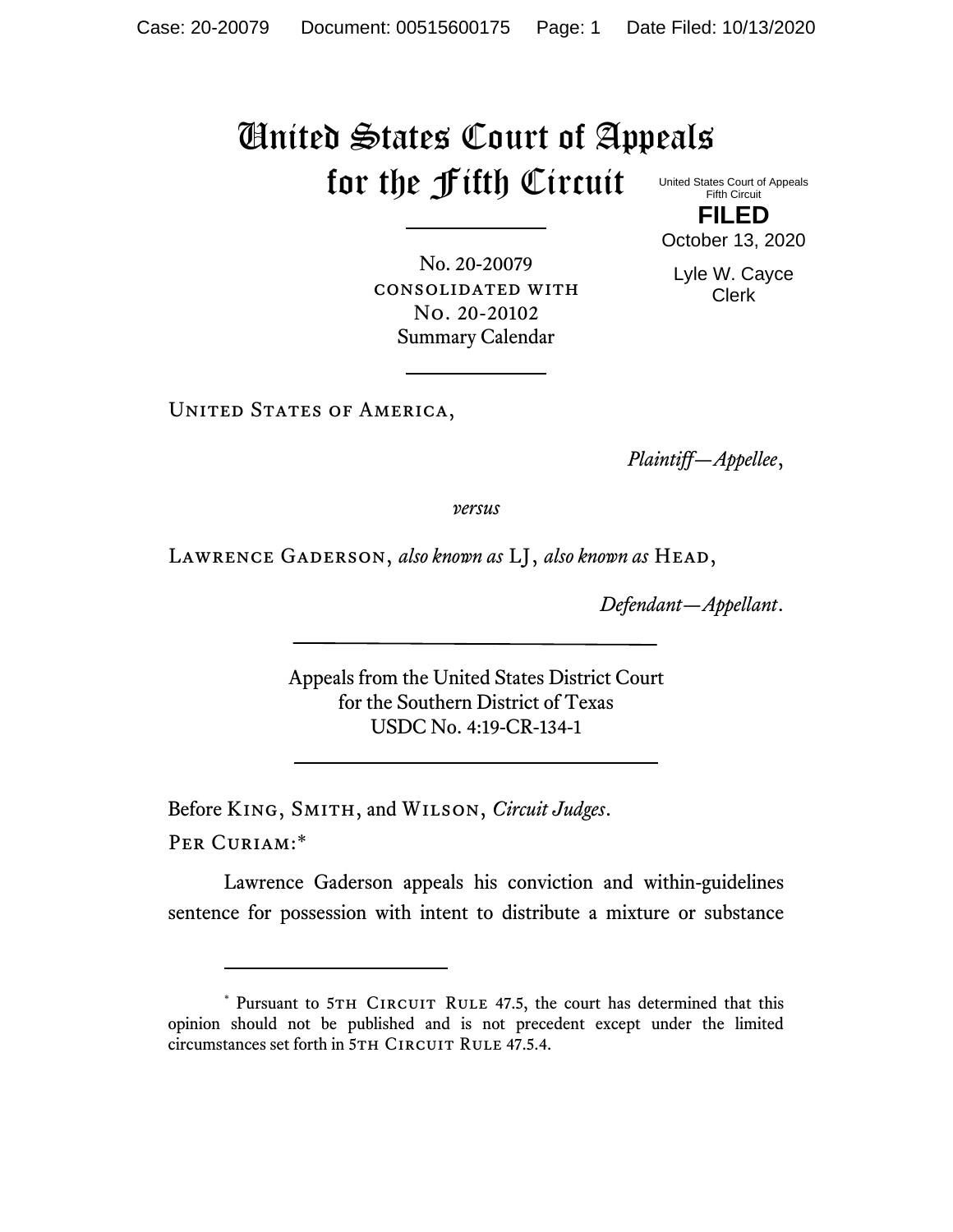## No. 20-20079 c/w No. 20-20102

containing cocaine base. He contends that the district court erred by (1) denying his motion to suppress evidence and (2) assigning criminal history points under the Sentencing Guidelines for prior state convictions that he is presently challenging on collateral review.

"In reviewing a district court's denial of a motion to suppress, we review the district court's findings of fact for clear error and its conclusions of law de novo." *United States v. Lopez-Moreno*, 420 F.3d 420, 429 (5th Cir. 2005) (citation omitted). Here, the district court concluded that the police's seizure of Gaderson and subsequent discovery of narcotics evidence on Gaderson's person were reasonable under the Fourth Amendment. In reaching this conclusion, the court determined that the police either had reasonable suspicion or probable cause that Gaderson engaged in narcotics distribution.

On appeal, Gaderson challenges only the determination that probable cause existed to arrest and search him. He does not dispute—at least not in more than a conclusory fashion—the district court's determinations that (1) sufficient reasonable suspicion of criminal activity existed to justify the investigatory stop at its inception, or (2) the stop, during which the challenged drugs were discovered, did not exceed its lawful scope.<sup>1</sup> *See United States v. Brigham*, 382 F.3d 500, 506–07 (5th Cir. 2004); *see generally Terry v. Ohio*, 392 U.S. 1, 30 (1968). Gaderson has thus waived appeal of the district court's reasonable suspicion finding. *See United States v. Reagan*, 596

<sup>&</sup>lt;sup>1</sup> In a footnote, Gaderson avers that he "assumes for the sake of argument [his] conduct was suspicious," but states that he "does not concede that there was reasonable suspicion of criminal activity to detain him for further investigation." Gaderson provides no further argument or briefing on this subject.